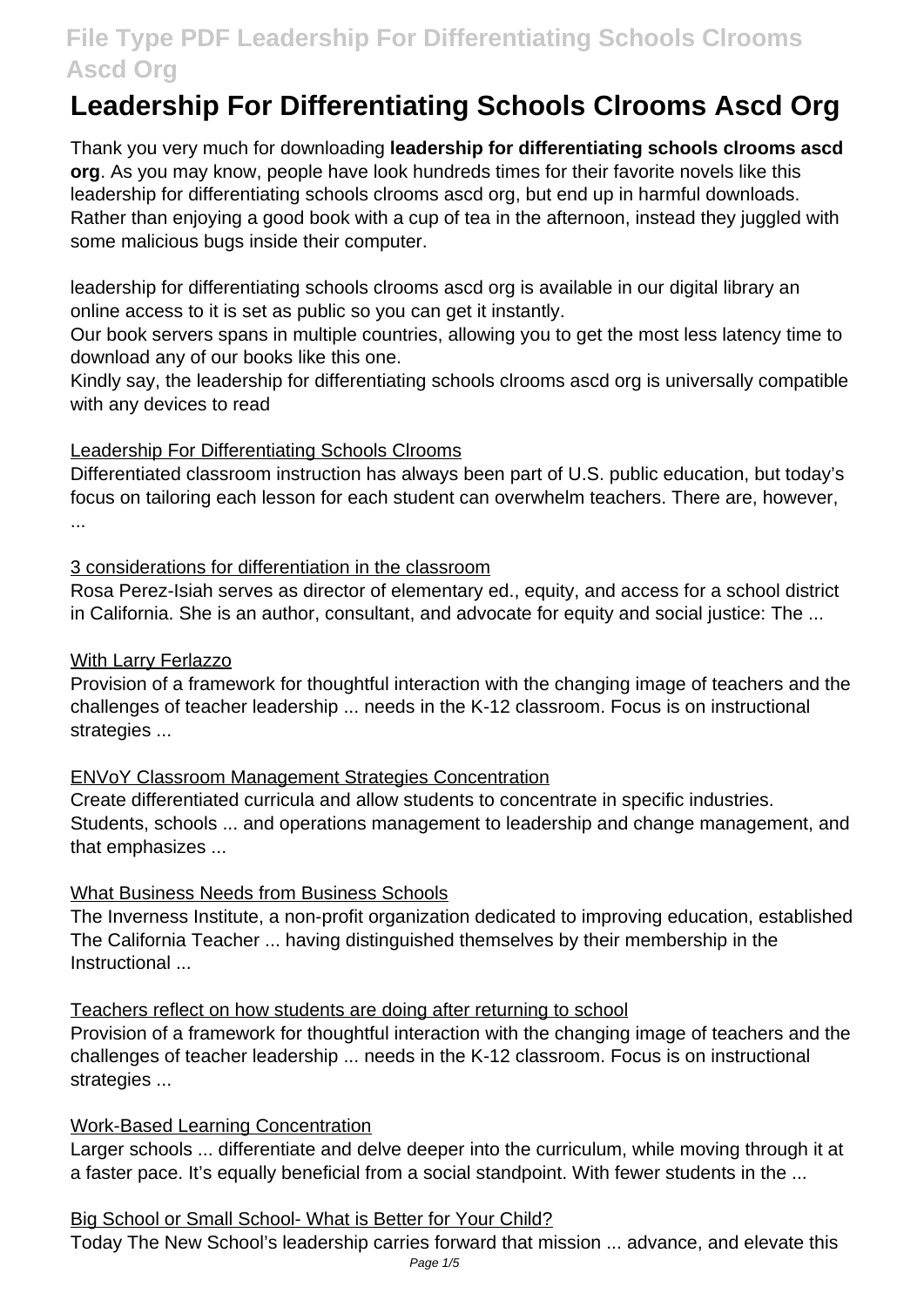differentiation. We will model deep and inclusive community, building engagement and bringing to bear the ...

#### President's Leadership Team

Building New Classrooms: Elizabeth Public Schools has been a leaderin using New Classrooms, a math tool that emerged from New York City'sSchool of One program as a way to differentiate ... byfocusing ...

#### Elizabeth Public Schools

The United Teachers Los Angeles leadership is ... inclusion are prevailing classroom themes is not lost on him, he says. "The worst thing that could happen in our schools is to push a BDS ...

#### Will an age-old hatred define a new America?

Armin Laschet is a child of the Cold War who has long valued U.S. leadership and says he hopes ... ways he is so much alike her that he cannot differentiate himself from her." ...

#### Interview: Merkel's likely heir favors her centrist path

The Village School, the premier private day and boarding school in Houston, recently announced Bill Delbrugge as the new Head of School. Delbrugge joins The Village School with more than 30 years of ...

The Village School Announces Bill Delbrugge as New Head of School parental involvement is an important element of success for both the school and the individual student. "The greater use of technology in the classroom allows parents and teachers to communicate ...

There's No Going Back Now Parents Have Seen Behind The Classroom Curtain Partnerships ebb and flow, but as long as you are being creative, solving problems, bringing value to your customers, and differentiating ... labs and a world-leading education program whose graduates ...

#### The Rainmakers

The Department of Basic Education over the weekend announced that all primary school learners would return to the classroom on 26 ... may be schools wherein the leadership is telling learners ...

Parly committee backs decision to fully open primary schools from third term Full Disclaimer Tianna Follwell is the policy and research assistant for education and youth policy and Sam Andrey is the director of policy and research at the Ryerson Leadership Lab. They're ...

Ontario's new 'de-streamed' math is a good start, but it shouldn't be the end Current academic performance in the content domain. Potential for academic performance in the domain, with consideration of learning opportunities and possible obstacles. Affect related to school, ...

#### 3 considerations for differentiation in the classroom

in educational leadership ... Larryferlazzo. Education Week has published a collection of posts from this blog, along with new material, in an e-book form. It's titled Classroom Management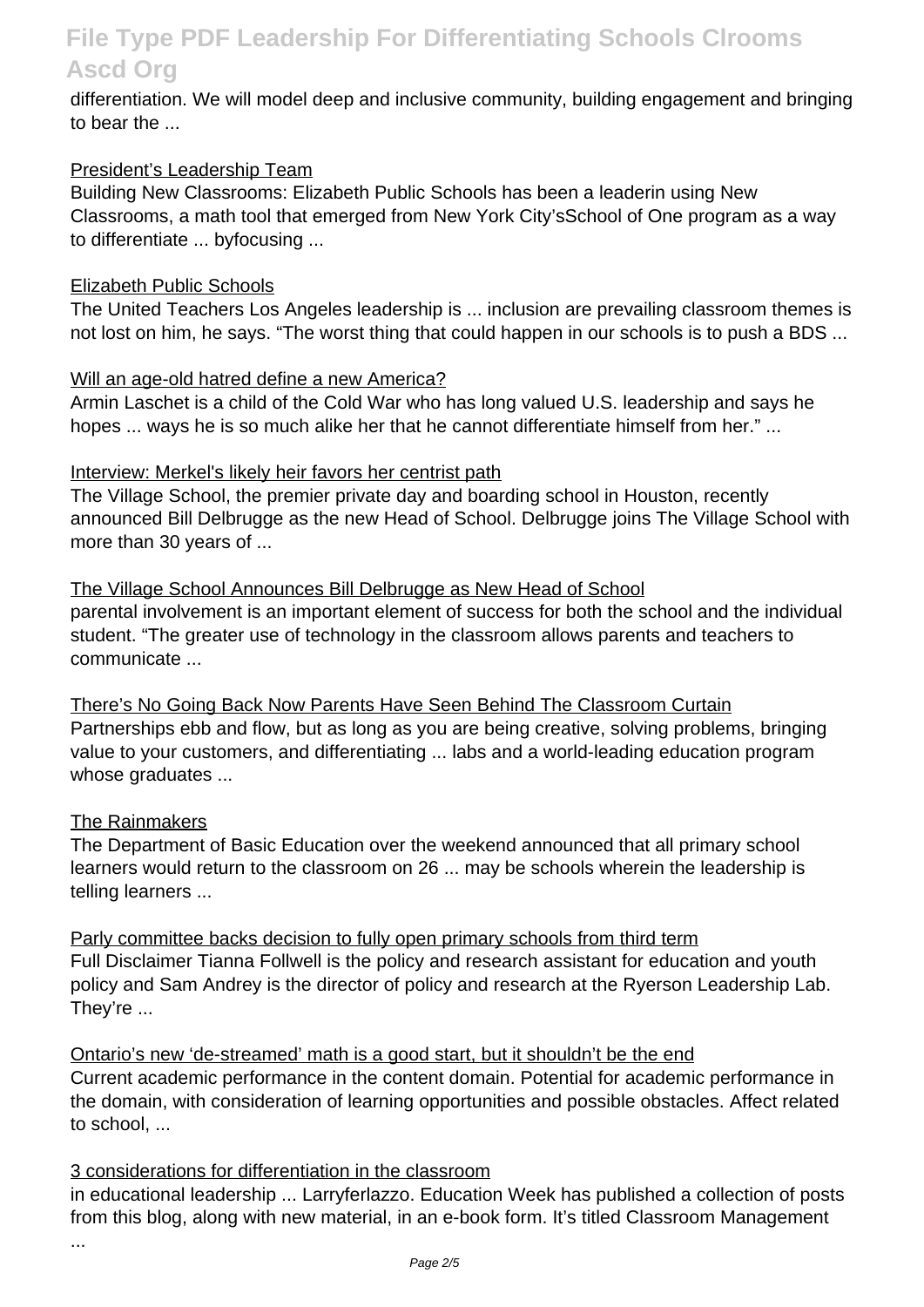#### With Larry Ferlazzo

Armin Laschet is a child of the Cold War who has long valued U.S. leadership and says he hopes ... ways he is so much alike her that he cannot differentiate himself from her." ...

#### Merkel's likely heir favors her centrist path for Germany

In his interview with AP, Laschet expressed relief that Biden has brought the U.S. back into the leadership of international ... much alike her that he cannot differentiate himself from her." ...

The concept of "funds of knowledge" is based on a simple premise: people are competent and have knowledge, and their life experiences have given them that knowledge. The claim in this book is that first-hand research experiences with families allow one to document this competence and knowledge, and that such engagement provides many possibilities for positive pedagogical actions. Drawing from both Vygotskian and neo-sociocultural perspectives in designing a methodology that views the everyday practices of language and action as constructing knowledge, the funds of knowledge approach facilitates a systematic and powerful way to represent communities in terms of the resources they possess and how to harness them for classroom teaching. This book accomplishes three objectives: It gives readers the basic methodology and techniques followed in the contributors' funds of knowledge research; it extends the boundaries of what these researchers have done; and it explores the applications to classroom practice that can result from teachers knowing the communities in which they work. In a time when national educational discourses focus on system reform and wholesale replicability across school sites, this book offers a counter-perspective stating that instruction must be linked to students' lives, and that details of effective pedagogy should be linked to local histories and community contexts. This approach should not be confused with parent participation programs, although that is often a fortuitous consequence of the work described. It is also not an attempt to teach parents "how to do school" although that could certainly be an outcome if the parents so desired. Instead, the funds of knowledge approach attempts to accomplish something that may be even more challenging: to alter the perceptions of working-class or poor communities by viewing their households primarily in terms of their strengths and resources, their defining pedagogical characteristics. Funds of Knowledge: Theorizing Practices in Households, Communities, and Classrooms is a critically important volume for all teachers and teachers-to-be, and for researchers and graduate students of language, culture, and education.

Curriculum Leadership: Strategies for Development and Implementation, Third Edition is a oneof-a-kind resource written for educational leaders, teachers, and administrators. Responding to the need for globally connected classrooms and innovative leadership, this unique text provides a rich and inclusive foundation of curriculum. The authors draw upon a wide range of research and experience to provide readers with creative, up-to-date curriculum strategies and ideas. In sharing innovative programs, learning experiences, and new approaches, they build a solid connection for curriculum development from theory to practice, helping future leaders in education meet the global challenges of our time.

This new book presents topical research in the study of teaching strategies. Topics discussed in this compilation include the role of analogical and structural models to improve the teaching strategies of physics comprehension; computer games as a technological tool in the education setting; classroom questioning to enhance learning; anti-bias curriculums; the effective use of informational technologies meant for lifelong learning tools; narrative teaching strategies and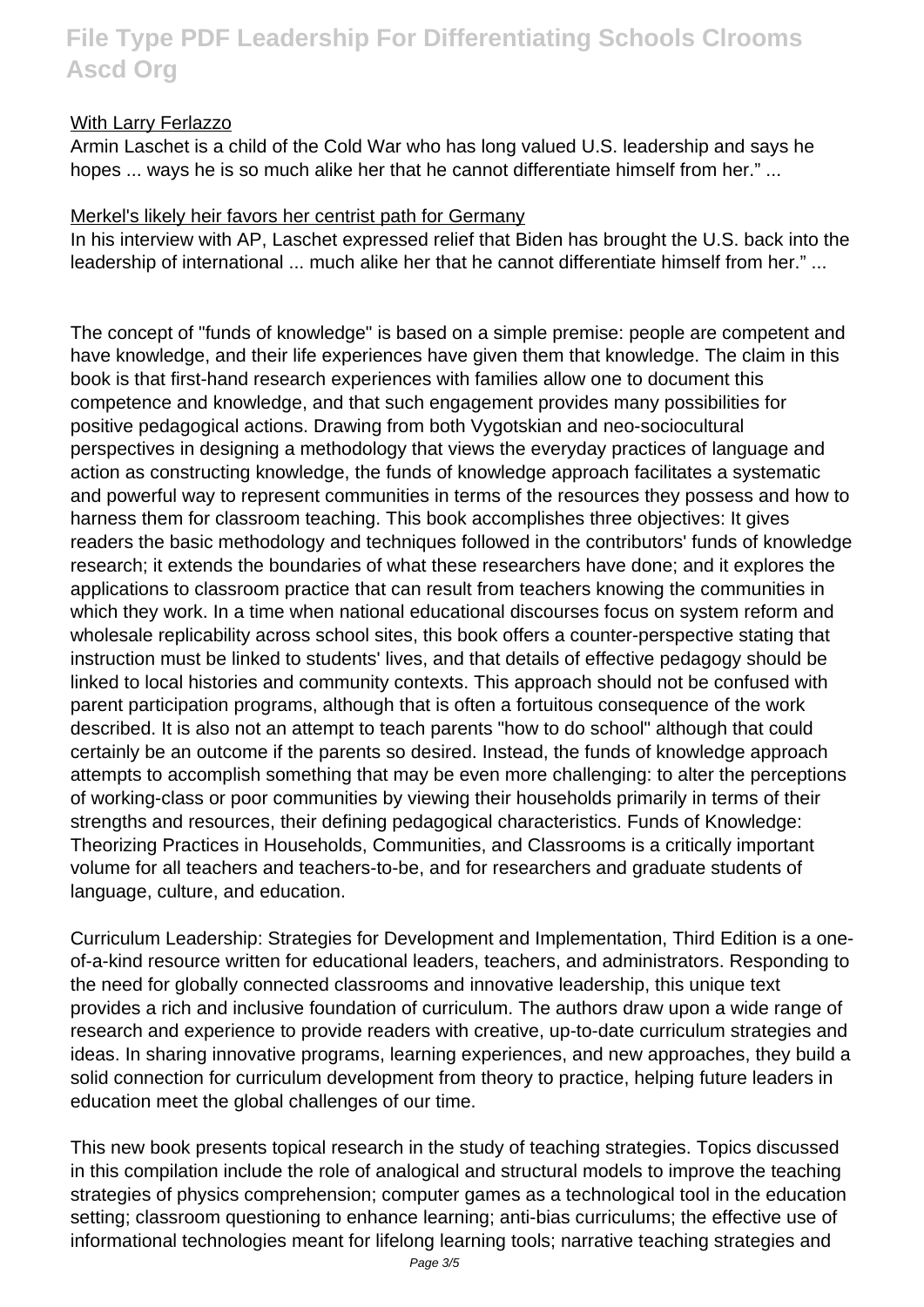intercultural competences through mediated learning.

This year the Brown Center analyzes individual math items from the National Assessment of Education Progress (NAEP), attempting to gauge the countrys computation skills.

This book focuses not on teaching techniques but on the strategic decisions which must be made before a course begins. It provides realistic advice for university and college teachers on how to design more effective courses without underestimating the complexity of the task facing course developers, and offers course designers both an understanding and a framework within which to clarify their own teaching purposes.

This collection of papers brings together a diverse range of conceptualisations of the self in the domain of second language acquisition and foreign language learning. The volume attempts to unite a fragmented field and provides a thorough overview of the ways in which the self can be conceptualised in SLA contexts.

The First Days of School: How to Be an Effective Teacher By Harry K. Wong

What makes teaching a moral endeavor? How can we prepare classroom practitioners for engaging in that moral endeavor in meaningful and effective ways? This volume brings together leading scholar who draw upon both their academic expertise and substantial wisdom of practice to offer a variety of perspectives on the challenge of preparing today's teachers for the moral work of teaching. Book Features: Examines the role that teacher preparation and development can play in addressing the moral work of teaching.Highlights the work of leading scholars from educational psychology, educational philosophy, and teacher education.Provides compelling insights for identifying the next generation of our nation's best teachers. Contributors: Wolfgang Althof, Karen D. Benson, Marvin W. Berkowitz, Donald Blumenfeld-Jones, Elizabeth Campbell, Julie Canniff, Mary Crawford, Lana Daly, Rebecca Evers, Cathie Fallona, Gary Fenstermacher, Anthony Holter, Lisa E. Johnson, Daniel Lapsley, Darcia Narvaez, Virginia Navarro, Larry Nucci, Joy Pelton, Virginia Richardson, Don Senneville, David Shields, Barbara Stengel, Jonatha W. Vare, Marilyn Watson Matthew Sanger is associate professor of Educational Foundations in the College of Education at Idaho State University. Richard Osguthorpe is associate professor and chair of the Department of Curriculum, Instruction, and Foundational Studies at Boise State University. "The editors and contributors help us appreciate that many teachers come to the work precisely because of abiding moral commitments —to help others, to make a difference in the lives of the young, to give something back to society. But they also help us see how crucial it is to give candidates systematic support in coming to grips with the meaning of these commitments, and how to translate them into pedagogical action for the well-being of students and society alike." —From the Foreword by David T. Hansen "This book sheds light into the core of professional morality. It should be a 'must' for each student teacher and for each practitioner around school life." —Fritz Oser, professor of education and educational psychology, University of Fribourg, Switzerland "Lest we forget that teaching is inherently moral work, Sanger and Osguthorpe explain what this means for teachers and teacher educators. The combination of conceptual analysis and cases of teacher education practice make this book a valuable resource and welcome antidote to the current preoccupation with test scores." —Sharon Feiman-Nemser, Brandeis University